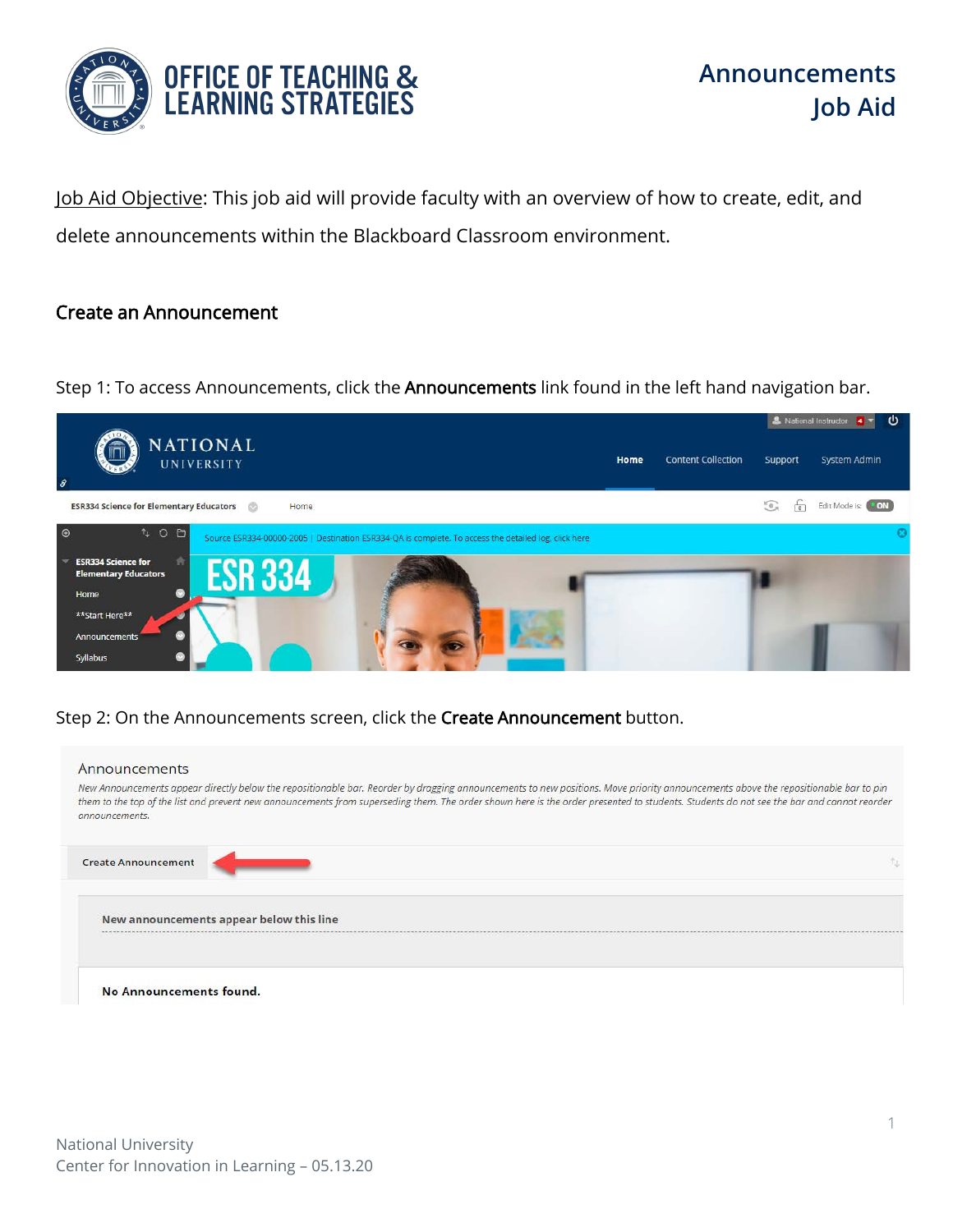## Step 3: On the Create Announcement page, enter the appropriate Subject for your announcement (this is required) and the Message you wish to post to your class.

| <b>Create Announcement</b>                    | Announcements are an ideal way to post time-sensitive information critical to course success. More Help |                            |                  |
|-----------------------------------------------|---------------------------------------------------------------------------------------------------------|----------------------------|------------------|
| * Indicates a required field.                 |                                                                                                         |                            |                  |
| <b>ANNOUNCEMENT INFORMATION</b>               |                                                                                                         |                            |                  |
| * Subject                                     | Welcome to ESR 334                                                                                      | Black                      |                  |
| Message                                       | For the toolbar, press ALT+F10 (PC) or ALT+FN+F10 (Mac).                                                |                            |                  |
|                                               |                                                                                                         | $i \mathbb{N}$ $\vee$<br>ç |                  |
| Hello!                                        | Welcome to ESR 334! It will be great working with you over the next four weeks of our course!           |                            |                  |
| Click Submit to finish. Click Cancel to quit. |                                                                                                         |                            | Cancel<br>Submit |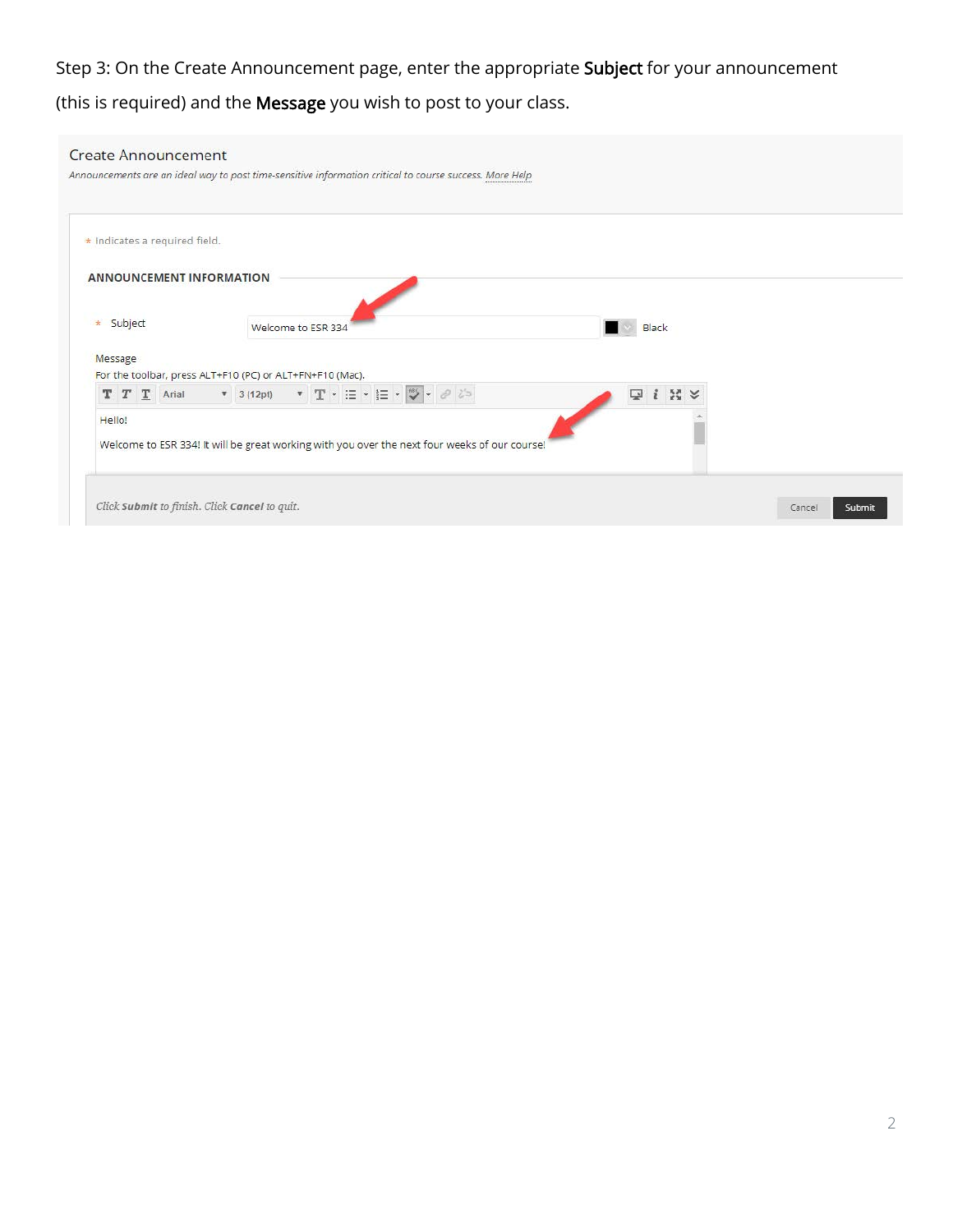Step 4: The following are options faculty may select when creating the announcement:

- 1. Duration allows faculty to control when the announcement is posted in the classroom and when it is emoved from students' view.
- 2. Select Date Restrictions will appear when faculty select the *"Date Restricted"* option just above. This is where the date and time will be set for restricted announcements.
- 3. Email Announcement will send the announcement to all students as an email address they have orfile with the university. \*Please note, faculty will not be able to use this feature for announcementthat are set to post in the future.
- 4. Course Link allows faculty to link specific content from the course within the announcement.

| <b>WEB ANNOUNCEMENT OPTIONS</b>        |                                                                                                                                      |                  |   |
|----------------------------------------|--------------------------------------------------------------------------------------------------------------------------------------|------------------|---|
| Duration                               | Not Date Restricted                                                                                                                  |                  |   |
|                                        | Date Restricted                                                                                                                      |                  |   |
| <b>Select Date Restrictions</b>        | Display After                                                                                                                        | ess <sub>o</sub> |   |
|                                        | Enter dates as mm/dd/yyyy. Time may be entered in any increment.                                                                     |                  |   |
|                                        | <b>Display Until</b>                                                                                                                 | ese<br>See       | щ |
|                                        | Enter dates as mm/dd/yyyy. Time may be entered in any increment.                                                                     |                  |   |
| Email Announcement<br>3                | Send a copy of this announcement immediately<br>Students are still notified of this announcement even if this option is not selected |                  |   |
| <b>COURSE LINK</b>                     |                                                                                                                                      |                  |   |
| Click <b>Browse</b> to choose an item. |                                                                                                                                      |                  |   |
| Location                               |                                                                                                                                      | Browse.          |   |

Step 5: When the announcement is ready to be posted, click the Submit button.



Click Submit to finish. Click Cancel to quit.